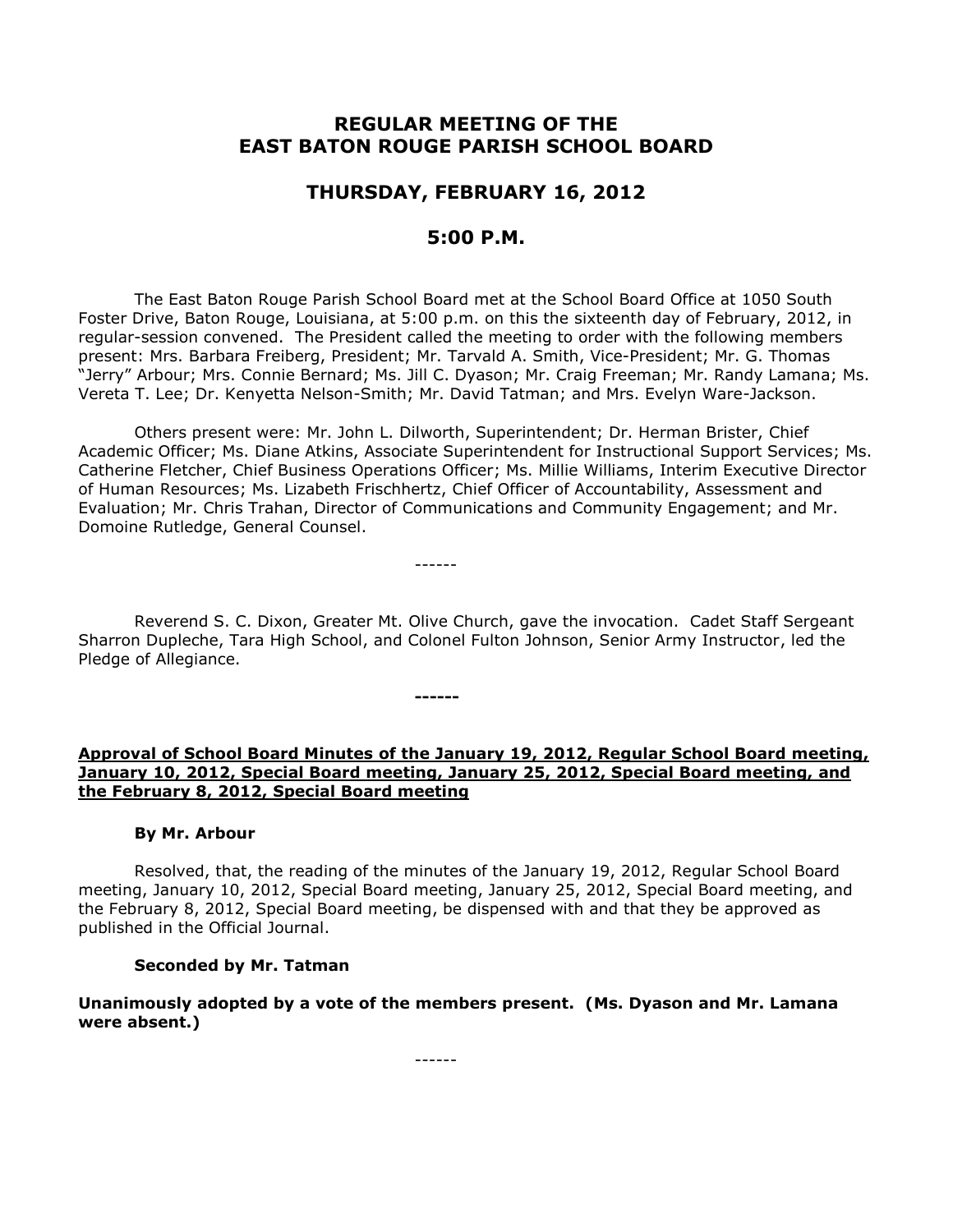## **Approval of Personnel Changes Since School Board Meeting of January 19, 2012**

## **By Mr. Arbour**

Resolved, that, the changes in personnel since the School Board Meeting of January 19, 2012, be, and they are, hereby approved. **(A copy of the Changes has been marked "Official Copy" and placed in the files of the Board.)**

## **Seconded by Ms. Lee**

**Unanimously adopted by a vote of the members present. (Ms. Dyason and Mr. Lamana were absent.)**

**------**

## **Adoption of Resolution Proclaiming the Month of March, 2012 as "Music in our Schools" Month**

## **By Mrs. Bernard**

Resolved, That, the East Baton Rouge Parish School Board does hereby adopt a resolution proclaiming March, 2012, as "Music in our Schools" month**. (A copy of the Resolution has been marked "Official Copy" and placed in the files of the Board.)**

**Seconded by Mr. Smith**

**Unanimously adopted by a vote of the members present. (Ms. Dyason was absent.)**

**-----**

## **Adoption of Resolution Proclaiming March 4-10, 2012, as "National School Social Work" Week**

## **By Dr. Nelson-Smith**

Resolved, That, the East Baton Rouge Parish School Board does hereby adopt a resolution proclaiming March 4-10, 2012, as "National School Social Work" Week." **(A copy of the Resolution has been marked "Official Copy" and placed in the files of the Board.)**

## **Seconded by Mr. Lamana**

**Unanimously adopted by a vote of the members present. (Ms. Dyason was absent.)**

**------**

**Approval of Interim Superintendent**

**By Mr. Arbour**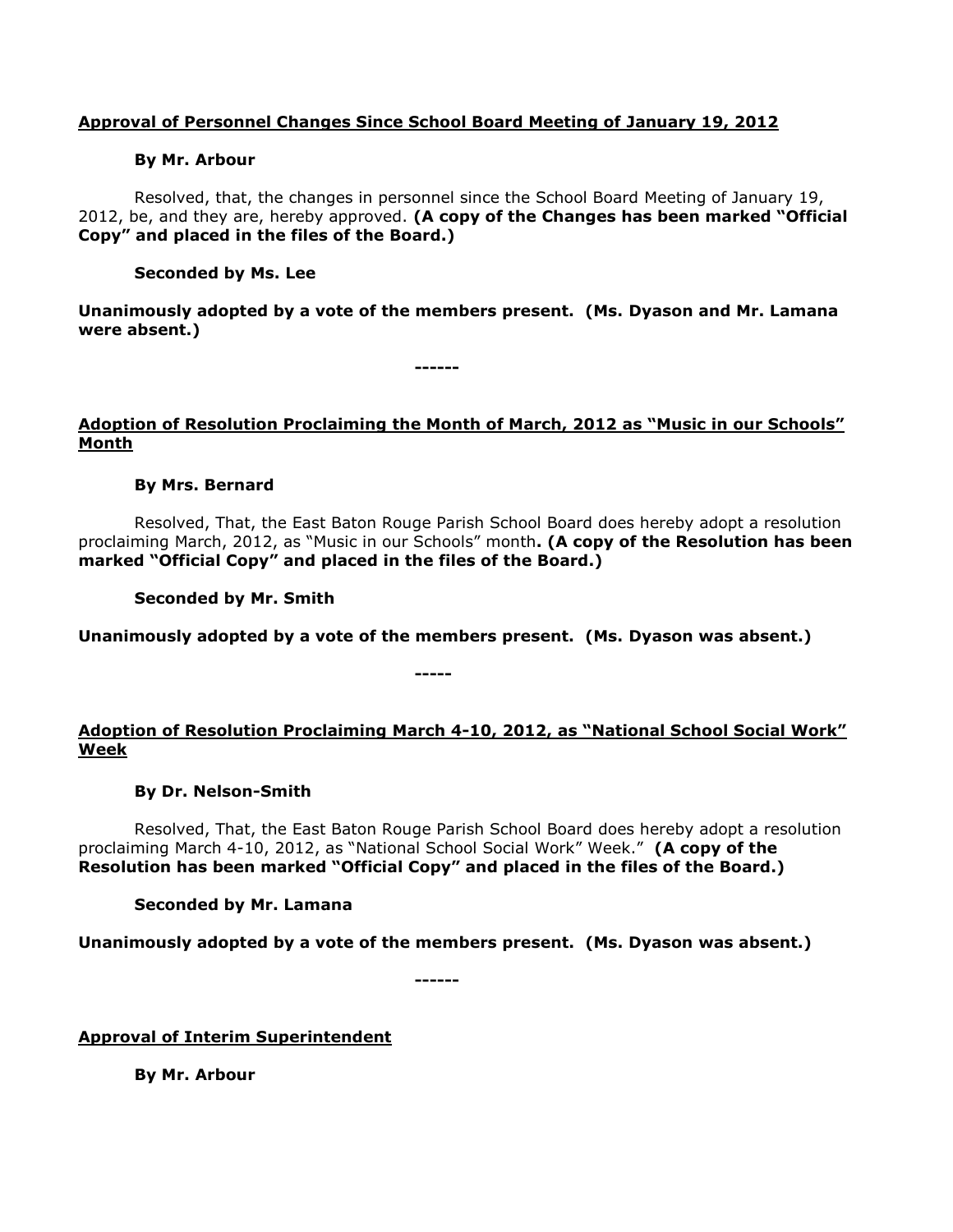Resolved, that, the East Baton Rouge Parish School Board does hereby approve naming Carlos Sam as Interim Superintendent for East Baton Rouge Parish School System. Mr. Sam will take this position when the current superintendent, John Dilworth, leaves and will remain in this position until a new superintendent is named. Mr. Sam will be paid a flat salary of the current superintendent. When a permanent superintendent is named, Mr. Sam will return to his current position as Director of Magnet Programs.

## **Seconded by Mr. Freeman**

## **Discussion followed.**

## **The following "friendly" amendment was offered.**

## **By Mrs. Bernard**

Mr. Sam cannot apply for the permanent position of East Baton Rouge Parish School System superintendent.

#### **The "friendly" amendment was accepted by Mr. Arbour and Mr. Freeman.**

#### **The vote on the motion was as follows:**

| Yeas: (10)       | Mr. Arbour, Mrs. Bernard, Ms. Dyason, Mr. Freeman, Mr. Lamana,<br>Ms. Lee, Dr. Nelson-Smith, Mr. Smith, Mr. Tatman and Mrs. Ware-<br><b>Jackson</b> |
|------------------|-----------------------------------------------------------------------------------------------------------------------------------------------------|
| <b>Nays: (0)</b> | <b>None</b>                                                                                                                                         |
| Abstained: (1)   | <b>Mrs. Freiberg</b>                                                                                                                                |
| Absent: (0)      | <b>None</b>                                                                                                                                         |
|                  | The motion was declared adopted.                                                                                                                    |

**------**

## **Approval of a Contract**

#### **By Mr. Arbour**

Resolved, that, the East Baton Rouge Parish School Board does hereby give approval of a contract for professional services between the East Baton Rouge Parish School Board and the Intercultural Development Research Association.

#### **Seconded by Ms. Lee**

#### **The vote on the motion was as follows:**

**Yeas: (9) Mr. Arbour, Mrs. Bernard, Ms. Dyason, Mr. Freeman, Mrs. Freiberg, Mr. Lamana, Ms. Lee, Mr. Smith, and Mrs. Ware-Jackson**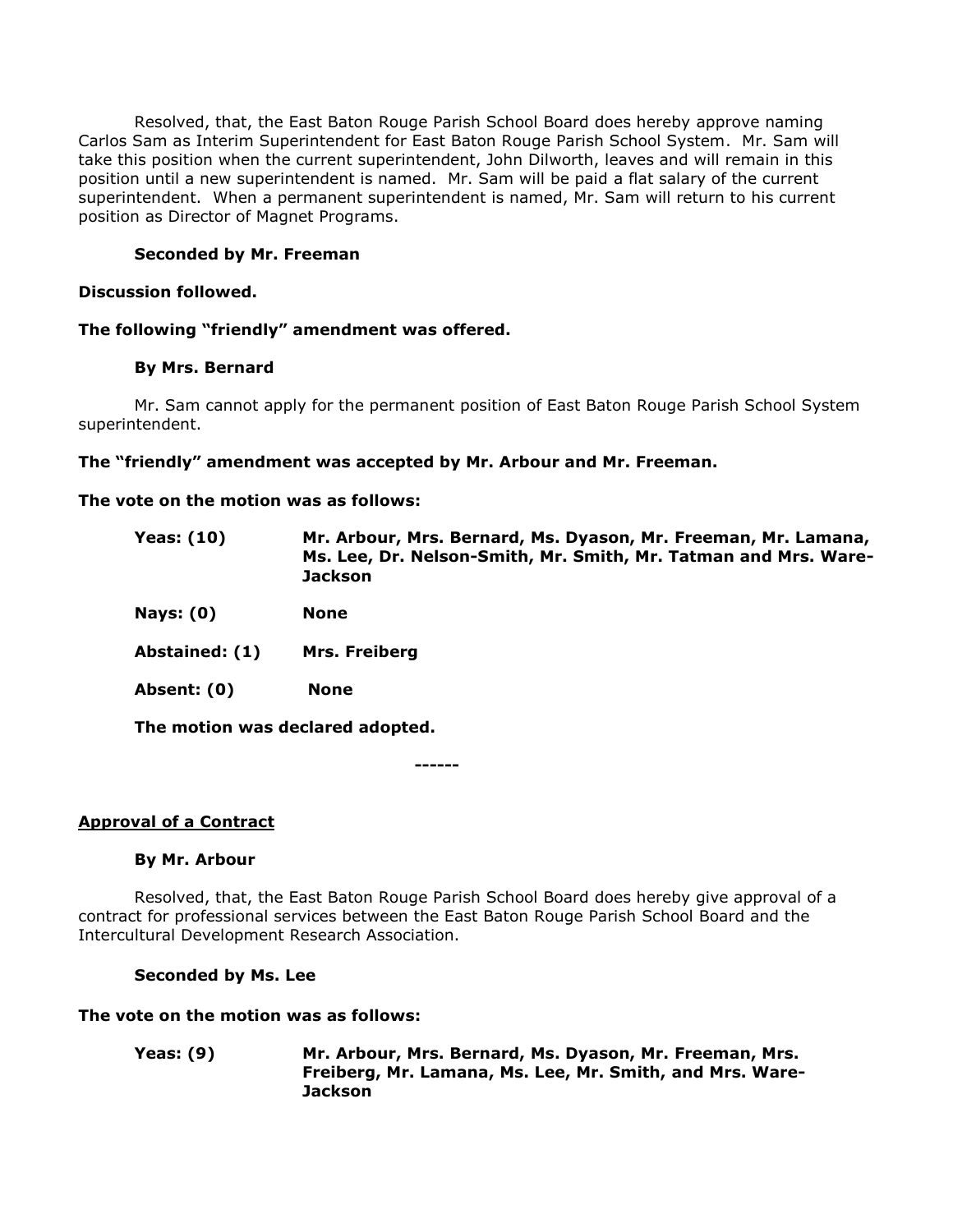**Nays: (0) None**

**Abstained: (2) Dr. Nelson-Smith and Mr. Tatman**

**Absent: (0) None**

**The motion was declared adopted.**

**------**

## **Approval of Application of Thrive Charter School**

#### **By Mr. Tatman**

Resolved, that, the East Baton Rouge Parish School Board does hereby approve the application of the Thrive Charter School.

#### **Seconded by Mrs. Bernard**

## **Discussion followed.**

**The motion was withdrawn.**

**Discussion continued.**

**The following motion was made.**

#### **By Mr. Tatman**

Resolved, that, the East Baton Rouge Parish School Board does hereby approve the application of the Thrive Charter School.

## **Seconded by Mrs. Bernard**

#### **Discussion continued.**

#### **The following substitute motion was made.**

## **By Mr. Smith**

Resolved, that, the East Baton Rouge Parish School System does hereby approve the recommendation of staff to deny the application of the Thrive Charter School.

#### **Seconded by Mr. Arbour**

## **Call the Question**

**By Ms. Dyason**

#### **The vote on the substitute motion was as follows:**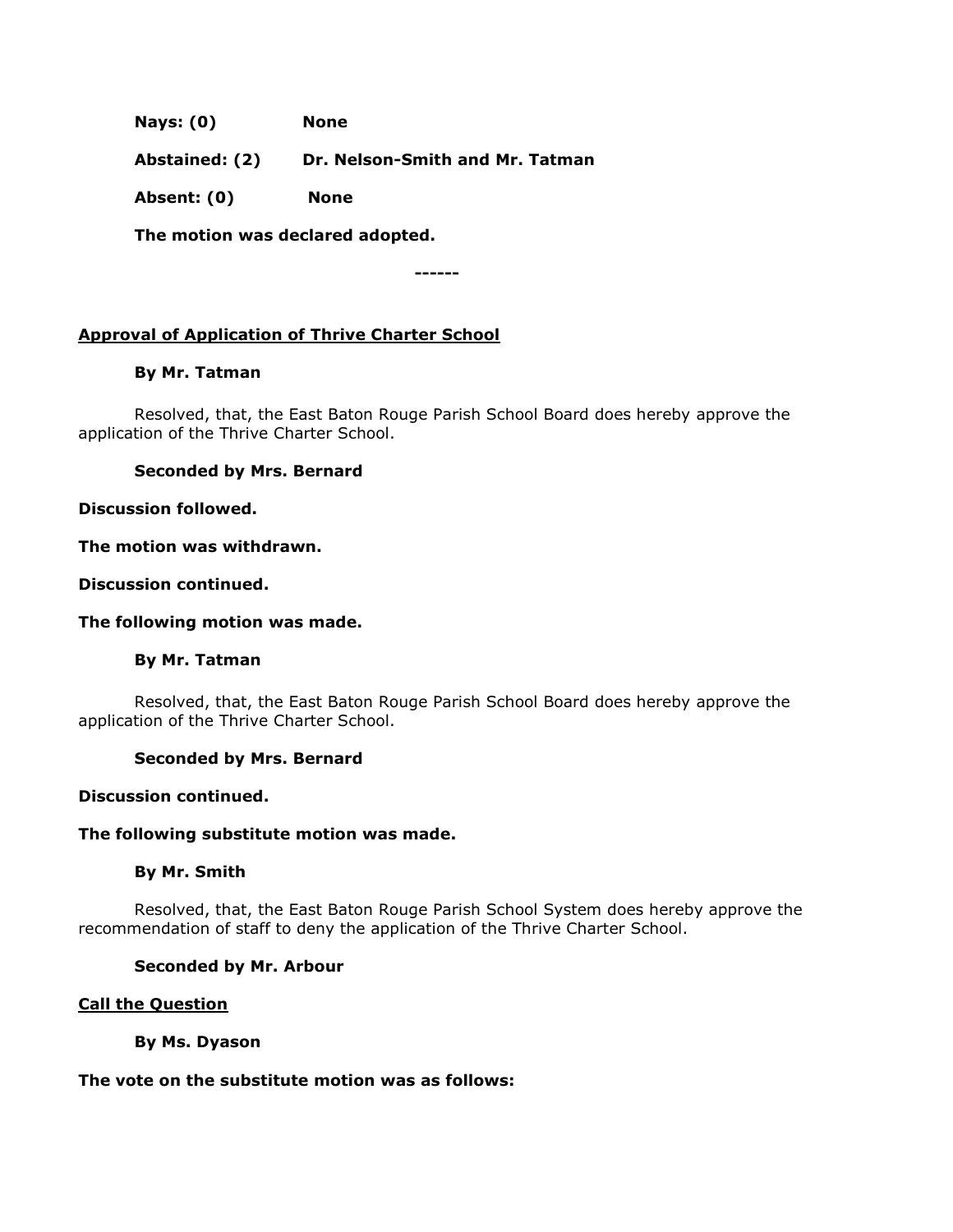| Yeas: $(5)$      | Mr. Arbour, Mr. Lamana, Ms. Lee, Dr. Nelson-Smith, and Mr.<br><b>Smith</b>                        |
|------------------|---------------------------------------------------------------------------------------------------|
| <b>Nays: (6)</b> | Mrs. Bernard, Ms. Dyason, Mr. Freeman, Mrs. Freiberg, Mr.<br><b>Tatman, and Mrs. Ware-Jackson</b> |
| Abstained: (0)   | <b>None</b>                                                                                       |
| Absent: (0)      | None                                                                                              |

**The substitute motion failed.**

**The vote on the motion was as follows:**

| Yeas: $(6)$    | Mrs. Bernard, Ms. Dyason, Mr. Freeman, Mrs. Freiberg, Mr.<br><b>Tatman, and Mrs. Ware-Jackson</b> |
|----------------|---------------------------------------------------------------------------------------------------|
| Nays: $(4)$    | Mr. Lamana, Ms. Lee, Dr. Nelson-Smith, and Mr. Smith                                              |
| Abstained: (1) | Mr. Arbour                                                                                        |
| Absent: (0)    | <b>None</b>                                                                                       |

**The motion was declared adopted.**

**Approval of Louisiana Restoration Tax Abatement Program**

## **By Mr. Arbour**

Resolved, that, the East Baton Rouge Parish School Board does hereby give approval to delete this agenda item.

**------**

## **Seconded by Mr. Tatman**

**Unanimously adopted by a vote of the members present. (Mrs. Bernard and Ms. Dyason were absent.)**

**------**

# **Approval of Revision(s) to Board Policy GBNA (Reduction in Force)**

# **By Mr. Arbour**

Resolved, that, the East Baton Rouge Parish School Board does hereby approve to defer this item to the Committee of the Whole meeting on February 29, 2012.

# **Seconded by Mr. Freeman**

# **The vote on the item was as follows:**